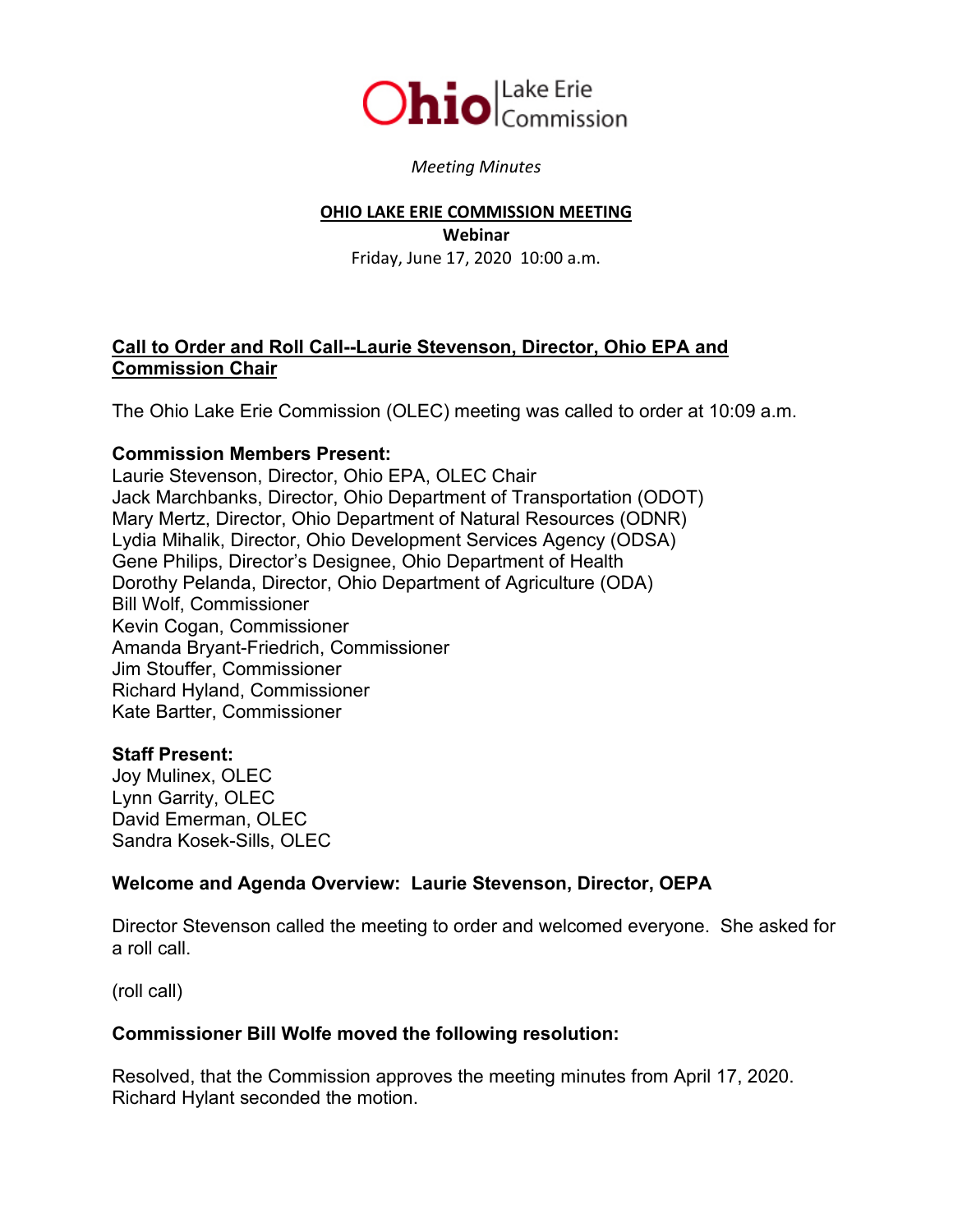No discussion followed. A roll-call vote was held, and Commission members voted all in favor. The motion carried.

### **Director Mary Mertz moved the following resolution:**

Resolved that the Commission approve the proposed By-law amendments accepted at the December Commission meeting.

Jim Stouffer seconded the motion. A roll-call vote was held, and Commission members voted all in favor. The motion carried.

Jack Marchbanks moved to amend the By-laws by striking the first sentence of Article III Paragraph C and replace it will the following "Consistent with Ohio Revised Code 1506.21, a director may designate an agency employee to serve in the director's place as a member of the Ohio Lake Erie Commission by filing a designation form to such effect with the Commission."

Gene Phillips seconded the motion. A roll-call vote was held, and Commission members voted all in favor. The motion carried.

## **Director Mary Mertz moved the following resolution:**

Resolved that the Commission reappoint Laurie Stevenson as Commission Chair. Jack Marchbanks seconded the motion.

No discussion followed. A roll-call vote was held, and Commission members voted all in favor. The motion carried.

### **Director Dorothy Pelanda moved the following resolution:**

Resolved that the Commission reappoint Mary Mertz as Commission Secretary. Kevin Cogan seconded the motion.

No discussion followed. A roll-call vote was held, and Commission members voted all in favor. The motion carried.

Lynn Garrity, OLEC, provided Commissioners background information on the Lake Erie Protection Fund (LEPF) grant review process and the Grant Review Committee recommendations for grant awards.

### **Director Lydia Mihalik moved the following resolution:**

Resolved that the Commission approve the Lake Erie Protection Fund Grants FY20. Jack Marchbanks seconded the motion.

No discussion followed. A roll-call vote was held, and Commission members voted all in favor. The motion carried.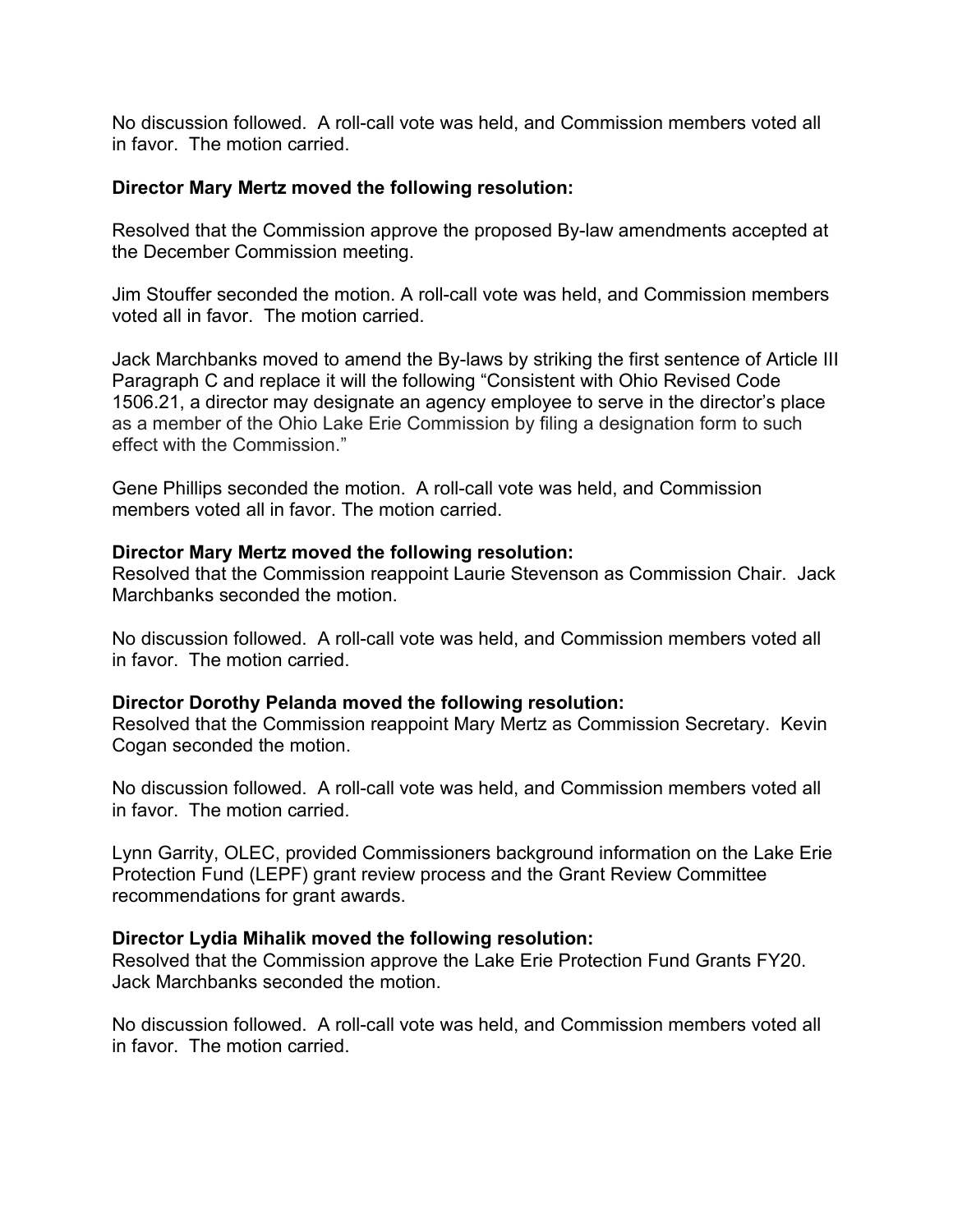## **Ohio Maritime Assistance Program Special Report:**

Mark Locker, ODOT, provided information to the Commission on the Maritime Assistance Program (MAP). The MAP was created by HB 166 to focus on port authorities in Ohio. The program is available to port authorities that own an active marine cargo terminal located on the shore of Lake Erie or the Ohio river or on a Lake Erie tributary. The funds are very flexible and eligible uses include land acquisition, construction/improvements of harbor infrastructure, construction/repair of marine cargo terminals, acquisition of cargo handling equipment, and planning/design associated with construction. The first round of applications was announced in January 2020. Thirteen applications for projects were received and six were selected. The second round starts June  $30<sup>th</sup>$ , 2020 and closes August  $28<sup>th</sup>$ , 2020. Selections will be made in September.

# **Ohio Lake Erie Commission Office Report:**

Joy Mulinex reported that Commission staff continue to telework. It is going well, and staff are very busy. She reported that sales of the Lake Erie license plates are slowly declining, and there is an expected decline in revenue from the Great Lakes Protection Fund. The Commission will also be implementing the mandatory cost-savings measures for personnel. The Commission staff are exploring funding options from federal partners. The 2020 Domestic Action Plan (DAP) updates are finalized and available online. One area that may be financially impacted is the Dredged Material program because there may not be a capital budget. The Commission has been doing a lot of internal coordinating among the Commission agencies to discuss the state's efforts and future priorities under GLRI and the 10 annexes of the Great Lakes Water Quality.

Sandra Kosek-Sills reported that the DAP and supporting documents are on the website. The Lake Erie Protection Fund (LEPF) has one closed grant. Sandra is working on a water monitoring summary report, and it will be available by the next meeting. A new update to the Lake Erie Quality Index is in process. This will parallel the GLWQA Annex 10 State of the Great Lakes report.

David Emerman reported on the Ashtabula wetland project. A public relations event about the project will be held virtually within the next two weeks. The project is a triple win by addressing wave energy in the harbor, focusing on fish habitat, and creating storage for dredge material.

The USACE budgeting process for dredge material management has a two-year lead time, which is challenging. In 2019, all federal harbors were dredged. In FY 2020, the Cleveland and Toledo harbors received extra money. They have the funds to erase the need for open lake disposal. For FY 2021, Ashtabula, Cleveland, Conneaut, Huron, Sandusky, and Toledo harbors need more money to meet open lake disposal bans.

Lynn Garrity discussed Areas of Concern (AOCs). The five-year work plans are submitted. Twenty-six acres of wetlands were acquired in the Maumee AOC. GLRI is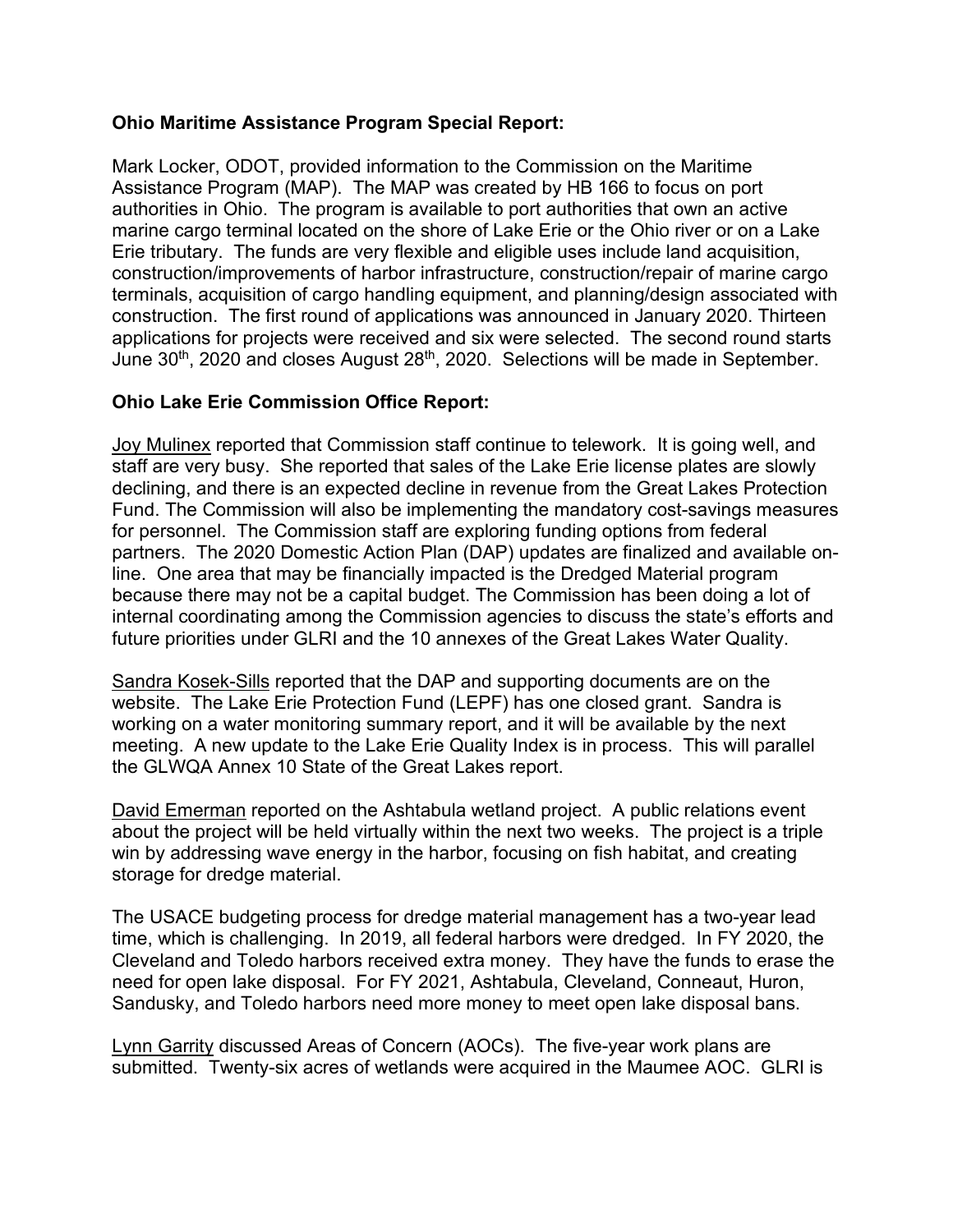managed through the GLPO. They are continuing to work with state agencies for July 1, 2020 submission. GLRI FY20 funded projects in areas two and three.

The OLEC photo contest is accepting submissions until July 31. Winners will be announced in September.

## **Agency/Commissioner Reports:**

**Director Jack Marchbanks, ODOT:** The agency is adapting in responding to the pandemic. They have implemented cost savings and are going beyond to look at further operational savings. ODOT has 5,000 employees and 3200 front-line workers, of which, two tested positive for Covid 19 and have recovered.

**Director Mary Mertz, ODNR-** The H2Ohio program kick-off unveiled 26 wetland projects, the majority of which are in the western Lake Erie basin. The design for these projects is underway. Director Mertz offered Commissioners one to one updates on those projects. She discussed the GLRI and the important role Ohio can play in deciding the applicability of current priorities. She asked what role OLEC can play with federal partners in reviewing the focus of funding priorities.

**Director Dorothy Pelanda, ODA-** The agency is excited about rolling out H2Ohio and Governor DeWine's commitment to improve Lake Erie. The response from farmers has been better than anyone expected. The ODA is working through applications and agreements with producers in fourteen counties in the lower western Lake Erie basin. She reports that farmers have been exceedingly patient. They will start distributing money in the fall.

**Rachel Near for Director Lydia Mihalik, ODSA-** It has been a tough spring for tourism. The agency expects to distribute 400,000 travel guides.

**Amanda Bryant-Friedrich, Commissioner-** She is excited to hear where H2Ohio is going and that it survived budget issues. She would love to personally do more to assist with it's success.

**Jim Stouffer, Commissioner-** We are in prime tourism season and are seeing a rebound. We are watching the HABs reports. The Lake Erie Foundation is concerned with wind turbines and LEEDco. Boat sales are up, and fishing is great. He congratulated ODNR on the management of fishing during the pandemic.

**Richard Hylant, Commissioner-** The Great Lakes Protection Fund has performed well during turbulent times. The Board of Directors have been great stewards of the fund. He is impressed with the acreage involved in the H2Ohio program.

**Kate Bartter, Commissioner-** She supports Director Mertz's comments about the GLRI, and thinks the commission is in a great position to take a longer view and ask, " are we maximizing federal resources?"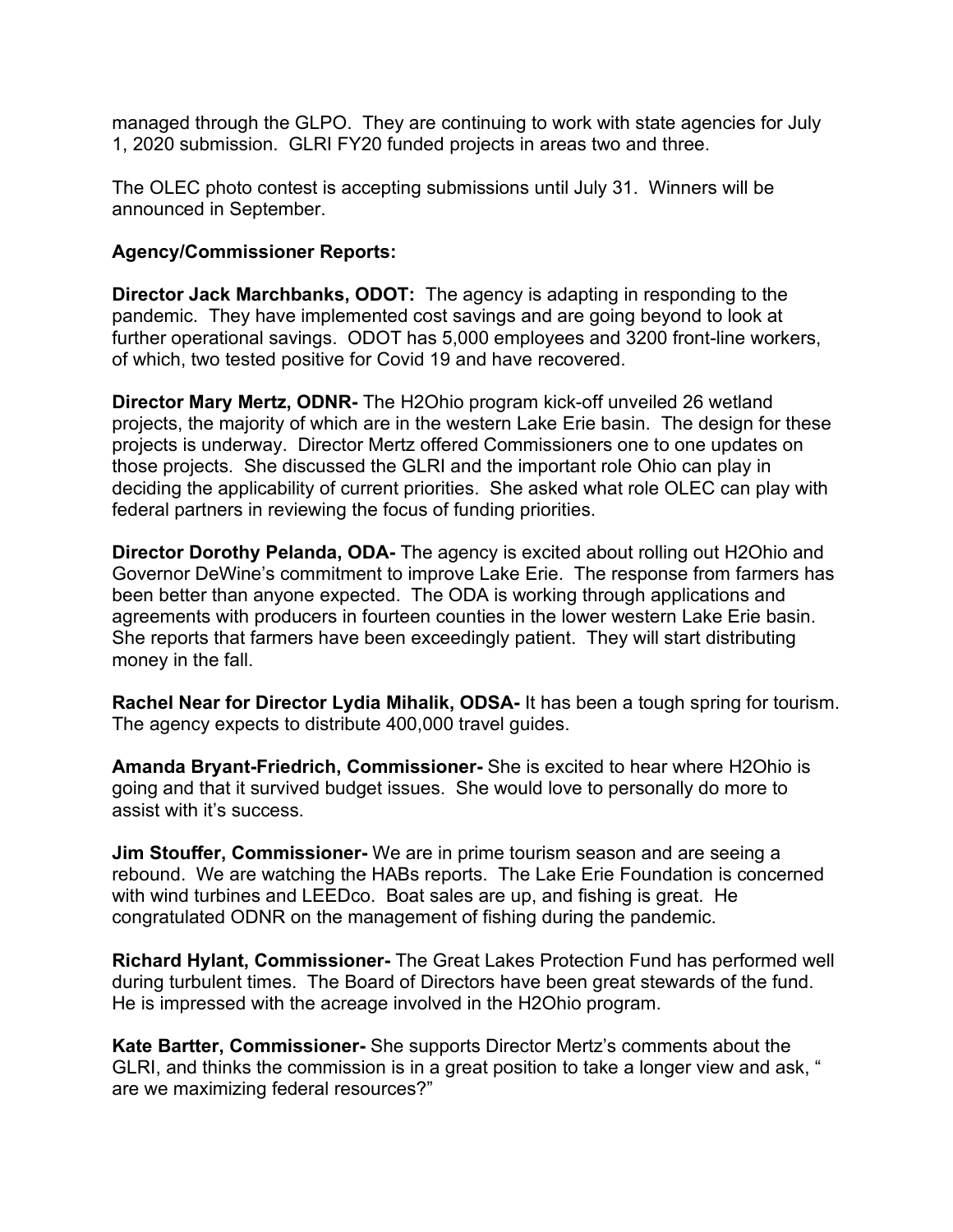**Director Laurie Stevenson, OEPA-** She agrees with Commissioner Bartter and Director Mertz about the GLRI. She reports that the Ohio EPA team is busy. Water quality is a priority. She is very thankful that H2Ohio funds remained whole.

## **Partner Reports:**

**Chris Winslow, Ohio Sea Grant-** Universities are water sampling again, and are working collaboratively. HAB research was delayed in the spring. Sea Grant is setting priorities for grant funding. They have worked with the USACE and the OLEC to establish priorities for HAB-related work.

**Sara Guiher, TMACOG-** Staff are adjusting to remote working. They have organized wastewater training via webinar. TMACOG is updating the 208 Areawide Water Quality Management Plan.

## **Public Comment (Comments were received electronically via the webinar's chat function)**:

**Kris Patterson-** asked ODOT if there were opportunities to try innovative seawall or bulkhead replacements that encourage fish communities and habitat along the lower Maumee River? Mark Locker responded that there are no projects so far, but the idea would be considered. Tim Hill with ODOT added that a successful example was built in Cleveland. Kris also asked the ODA if the acreage involved in H2Ohio contains duplicates. Director Pelanda responded that the reported acreage for producers is not counted more than once.

**Sandy Bihn-**The phase one Toledo Lighthouse Restoration contract has been approved to begin work this year. This project has a \$500,000 grant with a 20% match from the Toledo Lighthouse Society. She thanked the ODOT, Lucas County, TMACOG, and Genoa Bank, along with lighthouse supporters. Boaters will be able to see restoration progress from the water. Additional funding is needed to complete the restoration.

Ms. Bihn expressed concerns about new CAFOs being permitted in the Maumee watershed. She requested that the commission request the ODA to change rules for new or expanding CAFO permits to be limited to an agronomic rate that is the same as commercial fertilizer.

Ms. Bihn expressed frustration over trying to purchase a Toledo Lighthouse/Lake Erie Fund license plate. The license bureau was not aware it existed. She fears that funding may be hurt by this.

**Doug Deardorff-**The NRCS Ohio will invest over \$30 million in 2018 Farm Bill authorized programs through individual contracts with producers for BMPs on